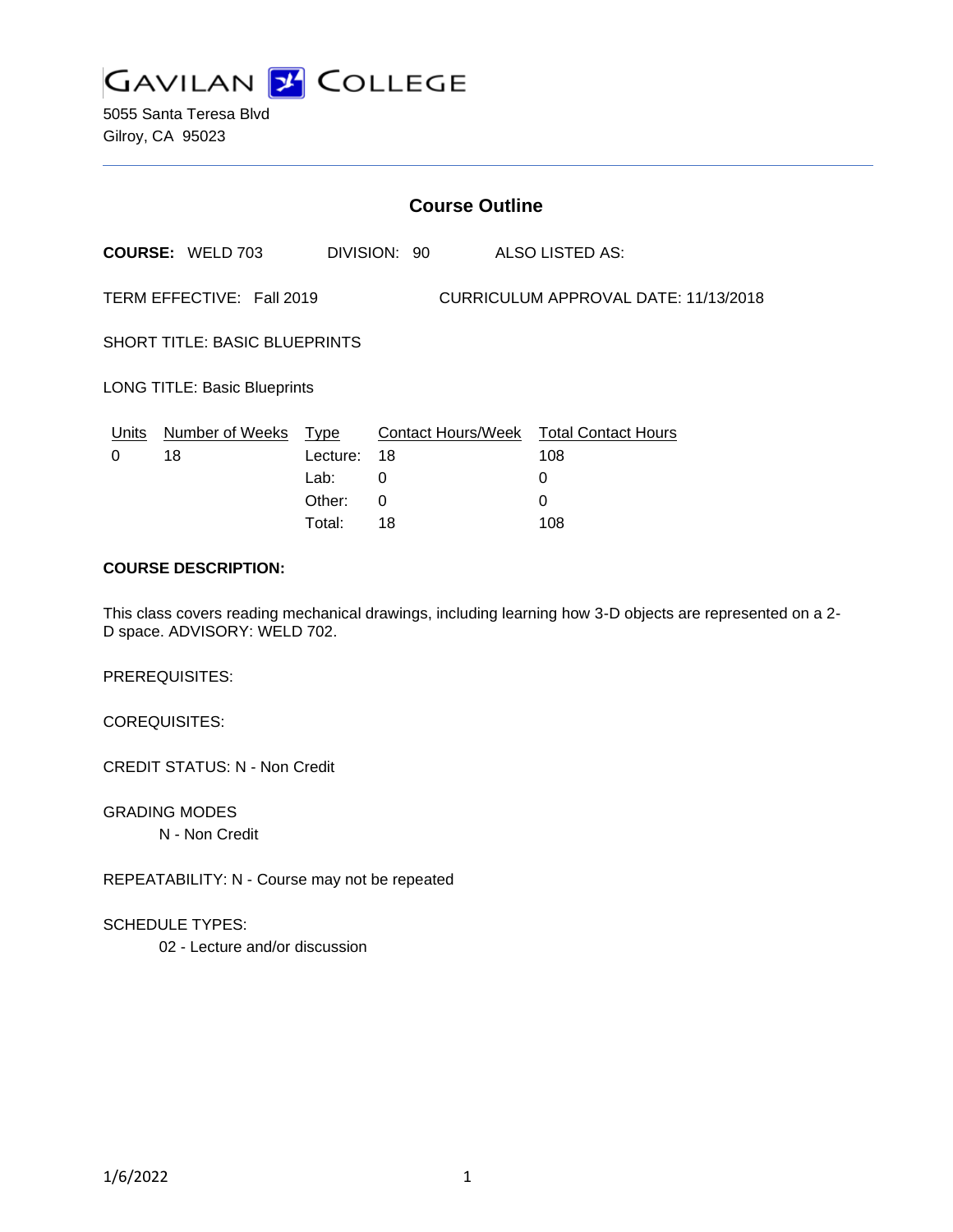## **STUDENT LEARNING OUTCOMES:**

Explain and demonstrate how to read a mechanical drawing.

Measure of assessment: exam, discussion, homework

Year assessed, or planned year of assessment: 2019

Semester: Fall

Institution Outcome Map

1. Communication:

1.1 Students will communicate effectively in many different situations, involving diverse people and viewpoints.

1.2 Speaking: Students will speak in an understandable and organized fashion to explain their ideas, express their feelings, or support a conclusion.

1.3 Listening: Students will listen actively and respectfully to analyze the substance of others' comments.

1.4 Reading: Students will read effectively and analytically and will comprehend at the college level.

1.5 Writing: Students will write in an understandable and organized fashion to explain their ideas, express their feelings, or support a conclusion.

2. Cognition:

2.1 Students will think logically and critically in solving problems; explaining their conclusions; and evaluating, supporting, or critiquing the thinking of others.

2.2 Analysis and Synthesis: Students will understand and build upon complex issues and discover the connections and correlations among ideas to advance toward a valid independent conclusion.

2.3 Problem Solving: Students will identify and analyze real or potential problems and develop, evaluate, and test possible solutions, using the scientific method where appropriate.

2.4 Creative Thinking: Students will formulate ideas and concepts in addition to using those of others.

2.5 Quantitative Reasoning: Students will use college-level mathematical concepts and methods to understand, analyze, and explain issues in quantitative terms.

2.6 Transfer of Knowledge and Skills to a New Context: Students will apply their knowledge and skills to new and varied situations.

7. Content Specific:

Demonstrate how 3-D objects are represented on a 2-D space.

Measure of assessment: exam, homework, discussion

Year assessed, or planned year of assessment: 2019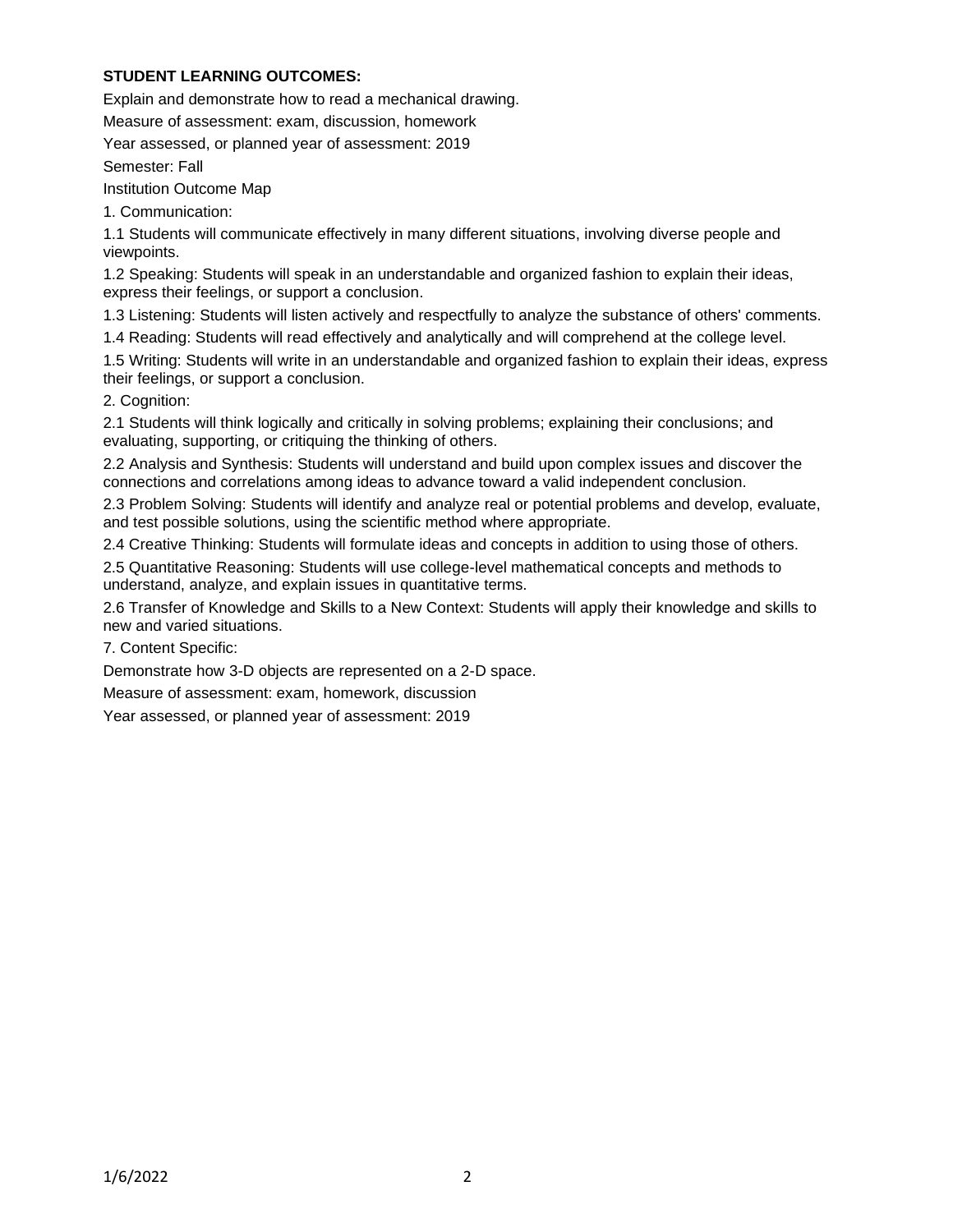## Semester: Fall

Institution Outcome Map

1. Communication:

1.1 Students will communicate effectively in many different situations, involving diverse people and viewpoints.

1.2 Speaking: Students will speak in an understandable and organized fashion to explain their ideas, express their feelings, or support a conclusion.

1.3 Listening: Students will listen actively and respectfully to analyze the substance of others' comments.

1.4 Reading: Students will read effectively and analytically and will comprehend at the college level.

1.5 Writing: Students will write in an understandable and organized fashion to explain their ideas, express their feelings, or support a conclusion.

2. Cognition:

2.1 Students will think logically and critically in solving problems; explaining their conclusions; and evaluating, supporting, or critiquing the thinking of others.

2.2 Analysis and Synthesis: Students will understand and build upon complex issues and discover the connections and correlations among ideas to advance toward a valid independent conclusion.

2.3 Problem Solving: Students will identify and analyze real or potential problems and develop, evaluate, and test possible solutions, using the scientific method where appropriate.

2.4 Creative Thinking: Students will formulate ideas and concepts in addition to using those of others.

2.5 Quantitative Reasoning: Students will use college-level mathematical concepts and methods to understand, analyze, and explain issues in quantitative terms.

2.6 Transfer of Knowledge and Skills to a New Context: Students will apply their knowledge and skills to new and varied situations.

# **CONTENT, STUDENT PERFORMANCE OBJECTIVES, OUT-OF-CLASS ASSIGNMENTS**

Curriculum Approval Date: 11/13/2018

3 Hours

Content: Introduction, Drawing Language

Student Performance Objectives: Identify the terms used on mechanical drawings. Explain how to convert 2- D drawing views back into 3-D dimensional parts.

3 Hours

Content: Projections, Orthographic Projection and 3rd Angle Rotation

Student Performance Objectives: Define orthographic projection. Describe how models represent a 3-D object on 2-D drawing paper.

4 Hours

Content: Drawing Format, Mono-Detail System, Standards

Student Performance Objectives: Explain how to read the requirements and interpret the drawings on a blueprint. Discuss what is meant by the mono-detail system. Discuss the drawing standards that appear on a blueprint.

2 Hours

Content: Weld Symbols, Safety

Student Performance Objectives: Identify the various welding symbols. List safety requirements as it relates to welding.

2 Hours

Content: Introduction to Geometric Dimension and Tolerance (GD&T)

Student Performance Objectives: Define Geometric Dimension and Tolerance (GD&T). State the objective of GD&T.

2 Hours

Content: 3rd Angle Compared to 1st Angle Projection

Student Performance Objectives: Explain the difference between the 3rd angle projection and the 1st angle projection. Discuss what the 3rd angle projection means. Show the symbol for the 1st angle projection.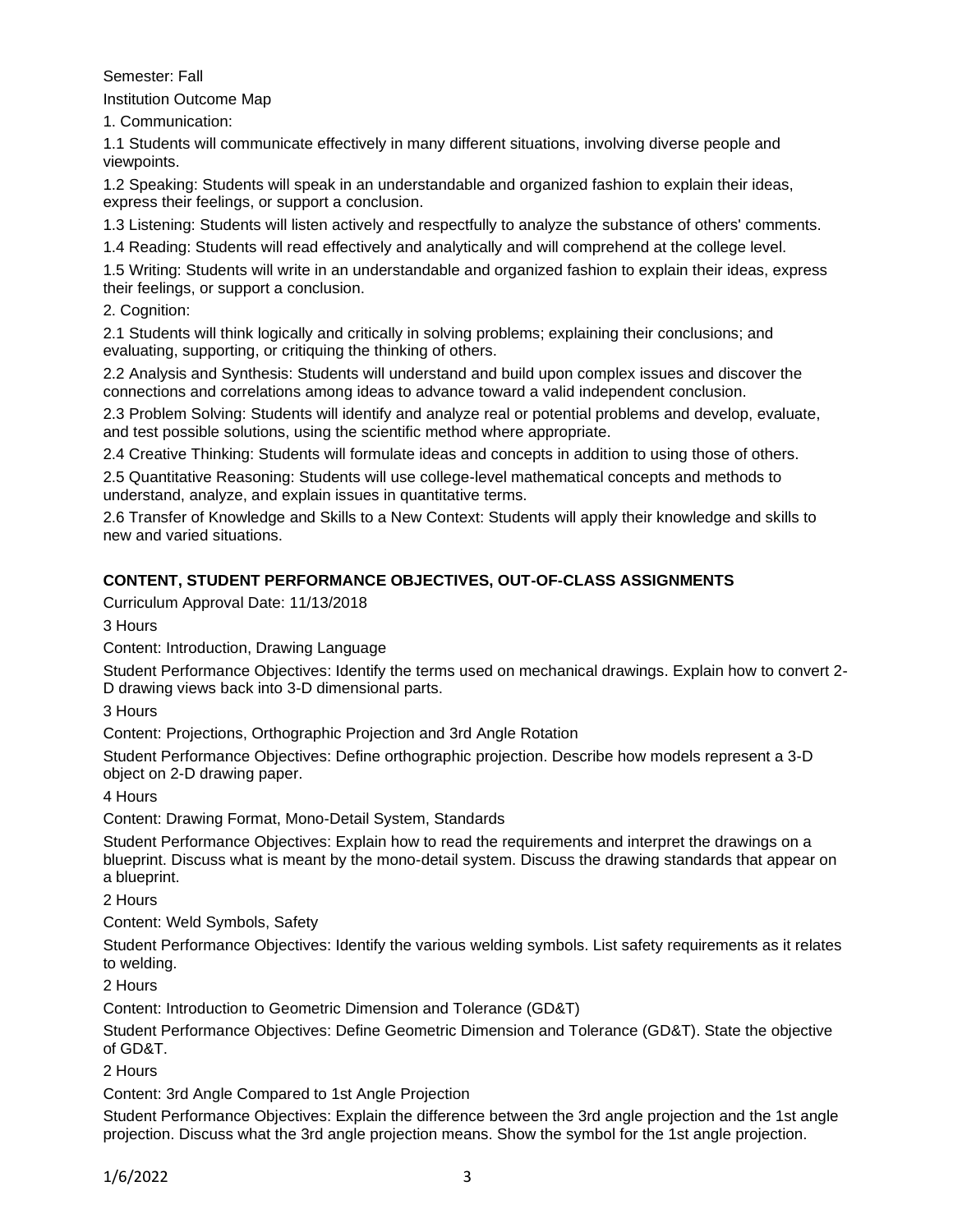2 Hours Finals

#### **METHODS OF INSTRUCTION:**

lecture, discussion

## **OUT OF CLASS ASSIGNMENTS:**

Required Outside Hours: 36

Assignment Description: Out of Class Assignments: Such as - Terms/Symbols/Safety worksheet. Read handouts provided on how to read basic blueprints. Problem-solving assignments.

## **METHODS OF EVALUATION:**

Percent of total grade: 30.00 % Reading basic blueprints. Objective examinations Percent of total grade: 30.00 % Terms, Symbols, Problem-Solving Other methods of evaluation Percent of total grade: 40.00 %

#### **REPRESENTATIVE TEXTBOOKS:**